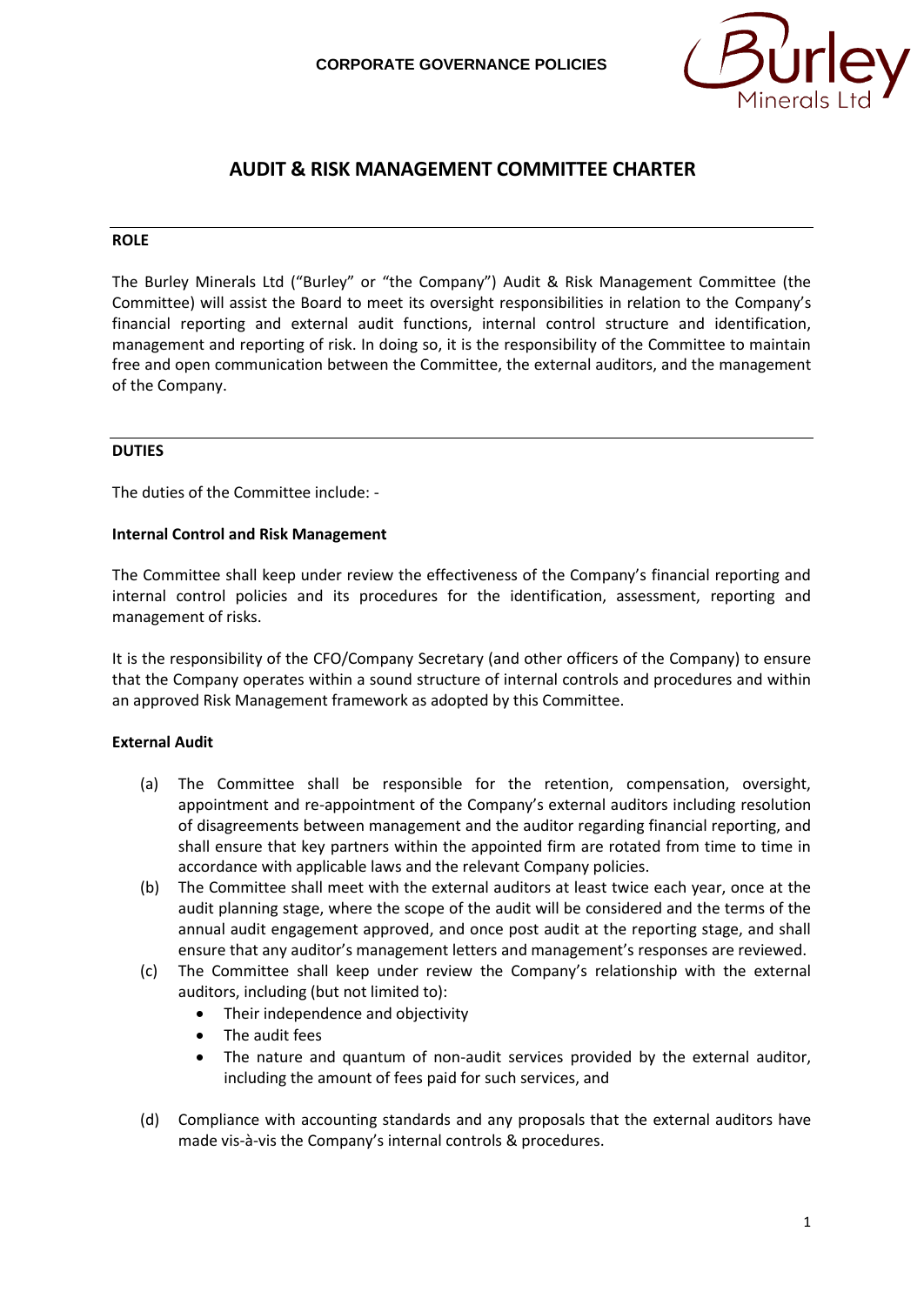

# **Internal Audit**

The Company is not currently of a size that supports or warrants an Internal Audit function. It is the opinion of the Board that the cost of establishing and maintaining such a function outweighs the potential benefits that may be obtained from one. The Committee will however, review the need for an Internal Audit function on a regular basis.

# **Financial Statements**

- (a) The Committee shall keep under review the consistency of accounting policies both on a year-to -year basis and across the Company/Group.
- (b) The Committee shall review and challenge where necessary the Company's financial statements taking into account:
	- Critical accounting policies and practices and any changes in them
	- Decisions requiring a major element of judgement
	- The extent to which the financial statements are affected by any unusual transactions
	- The clarity of disclosures
	- Significant adjustments resulting from the audit
	- The going concern assumption
	- Compliance with accounting standards
	- Compliance with stock exchange and other legal requirements, and
	- The CFO statements to the Board firstly, as to the truth & fairness of the financial statements and their compliance with relevant accounting standards and secondly, as to whether the statements are founded on a reliable system of risk management and internal control.

## **Reporting Responsibilities**

- (a) The Chairman of the Committee shall report to the Board, at the next following Board meeting, on the proceedings of each meeting of the Committee, bringing forward all recommendations of the Committee that require Board endorsement or approval.
- (b) The Committee shall report to the Board annually on all matters relevant to the performance of its role and the discharge of its duties during the period, having regard to ASX Corporate Governance Council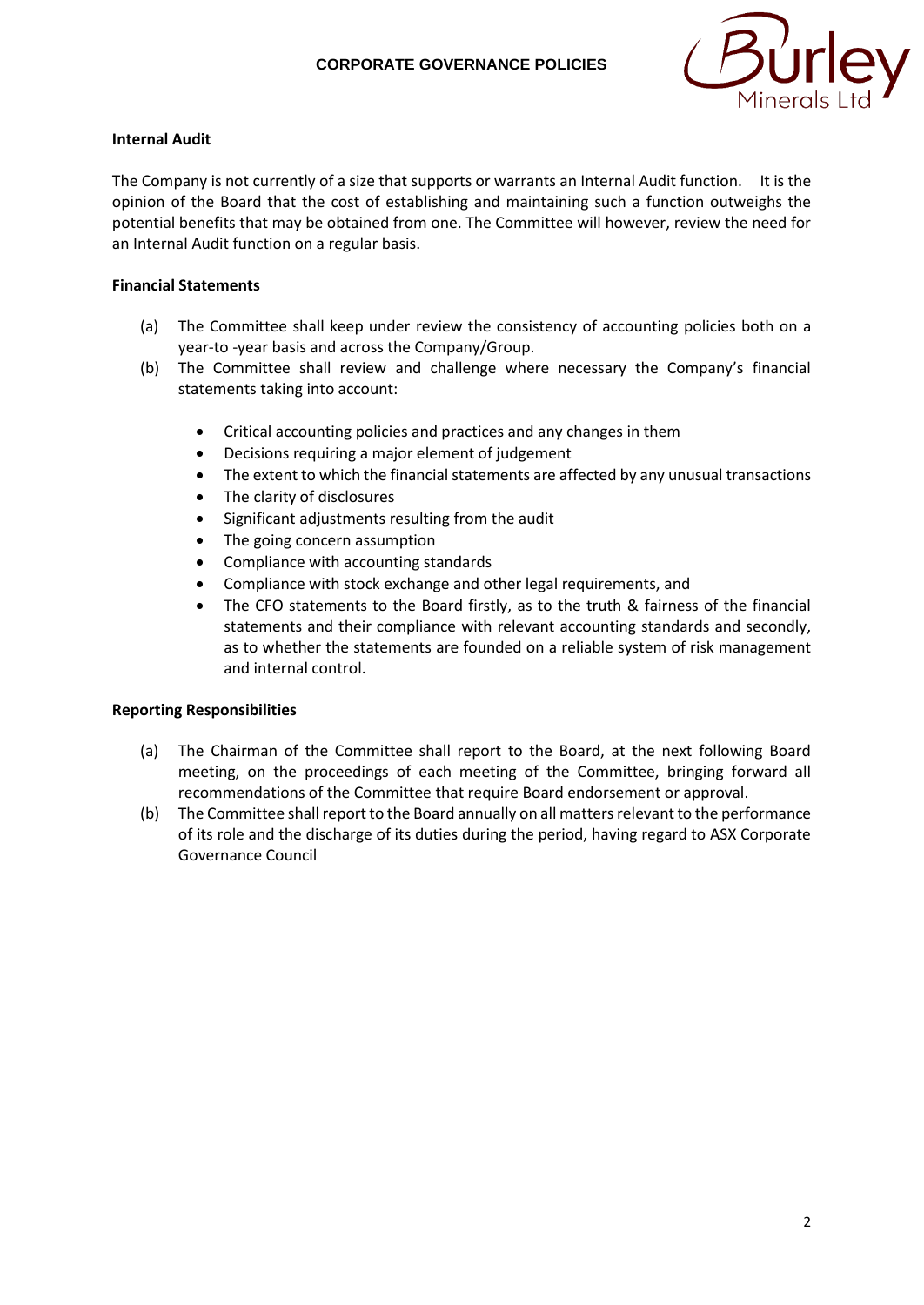

# **Other Matters**

- (a) The Committee shall be responsible for the co-ordination of the external auditors and for reviewing and approving the annual and forward integrated audit plans;
- (b) The Committee shall oversee any investigation of activities, which are within its terms of reference and act as a court of last resort including;
	- i. The receipt, retention and treatment of complaints received by the Company regarding accounting, internal accounting controls on auditing matters;
	- ii. The confidential, anonymous submission by employees of the Company of concerns regarding questionable accounting or auditing matters.
- (c) The Committee shall, on a regular basis, review its own performance and Charter to ensure that it is operating effectively.

## **COMPOSITION**

At present the Audit Committee function is undertaken by the full Board in accordance with the policies and procedures outlined in this Charter. As the Company's operations grow and evolve, the Board will reconsider the appropriateness of forming a separate nomination committee.

The Committee shall be appointed by the Board and shall be composed of: -

- (a) At least three non-executive Directors, where possible, the majority of which are independent.
- (b) A Chairman, also appointed by the Board, who is one of those independent non-executive Directors and who is not the Chairman of the Board
- (c) Members who are financially literate, with at least one Director possessing accounting or related financial expertise and qualifications, and
- (d) At least one Director who has experience in and an understanding of the industry in which the business operates

## **ATTENDANCE AT MEETINGS**

The Chairman of the Board, if not a member of the Committee, may attend meetings, ex officio.

The Chief Executive Officer, Chief Financial Officer, the Company Secretary or his/her nominee (acting as meeting secretary) and representative(s) of the external auditors may attend meetings by invitation.